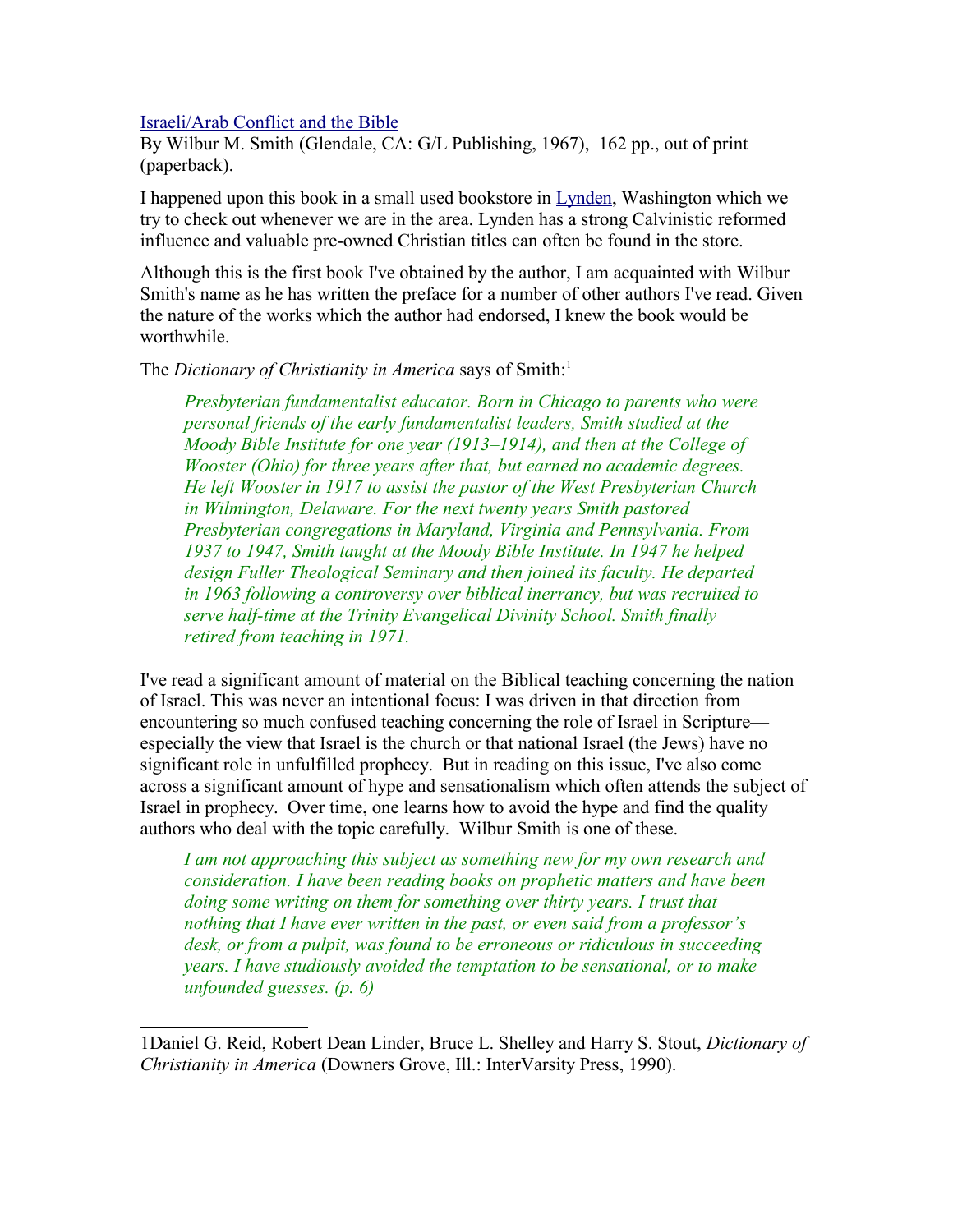If you've studied what the Bible has to say concerning Israel, both in the OT and the NT, then you'll find Mr. Smith's treatment of the subject to be on solid ground. He deals with many of the arguments of those who hold that Israel is of no future significance to prophecy and manages to walk the fine line between "newspaper exegesis" and ignoring the relevance of Israel today in history.

Like many careful Bible scholars, Mr. Smith understands that the promises concerning Israel's restoration to the land can neither be fulfilled in the past nor spiritualized away:

*There are four different attitudes toward these prophetic announcements concerning the return of Israel to Palestine. One is that these prophecies were all fulfilled in the return of the Jews under Ezra and subsequent decades. This, however, is contradicted by three facts: The Jews that returned under Ezra, and later leaders, did not come from the four quarters of the earth an from all the nations of the earth, but only from Babylon and Persia. Isaiah 11:11 speaks clearly of a return that is designated as a second one, and there has been no second one up to this century. Finally, the passages we have been discussing which predict a return insist that when this takes place, Israel will be planted in the land forever. She was not so planted with the return under Ezra. Another theory proposed is that God is through with Israel and that in her rejection of Christ she forfeited all expectations of being specially dealt with by the Lord at any future time. The answer to this is that Israel's apostasy and disobedience are foreseen by the very prophets who also speak of a time to come when Israel will turn from disobedience and accept her Messiah. A third theory is that these prophecies are fulfilled in the history of the church. This principle of interpretation is called spiritualizing and leads to a chaotic, confused suggestion as to what these phrases mean when they speak of the land and Jerusalem and agricultural richness, and especially the reign of David their king over Jerusalem. The church is not a body of people originally belonging to God and now being brought back to him, but is made up of lost sinners. They never knew God and are brought out of their spiritual death to newness of life. This newness of life can never be identified with a migration to Palestine.(pp. 38-39).*

While Smith's discussion of Israel's promises and their interpretation are valuable (and refreshing in light of so many modern interpreters who deny their plain meaning), this reader was especially interested in a number of passages from earlier interpreters who also understood the Bible to predict a literal restoration of Israel as a nation. These quotes are particularly interesting because they show how careful expositors, who uphold a literal interpretation of Scripture, are able to accurately predict the future by simply setting forth that which God has revealed. Some examples follow:

*In 1673 an interesting book was published, with a preface by Dr. John Owen, "A Collection of Prophecies which Concern the Calling of the Jews and the Glory that Shall Be in the Latter Days." The scores of references were classified under eight headings which may be of interest to my readers: "I.*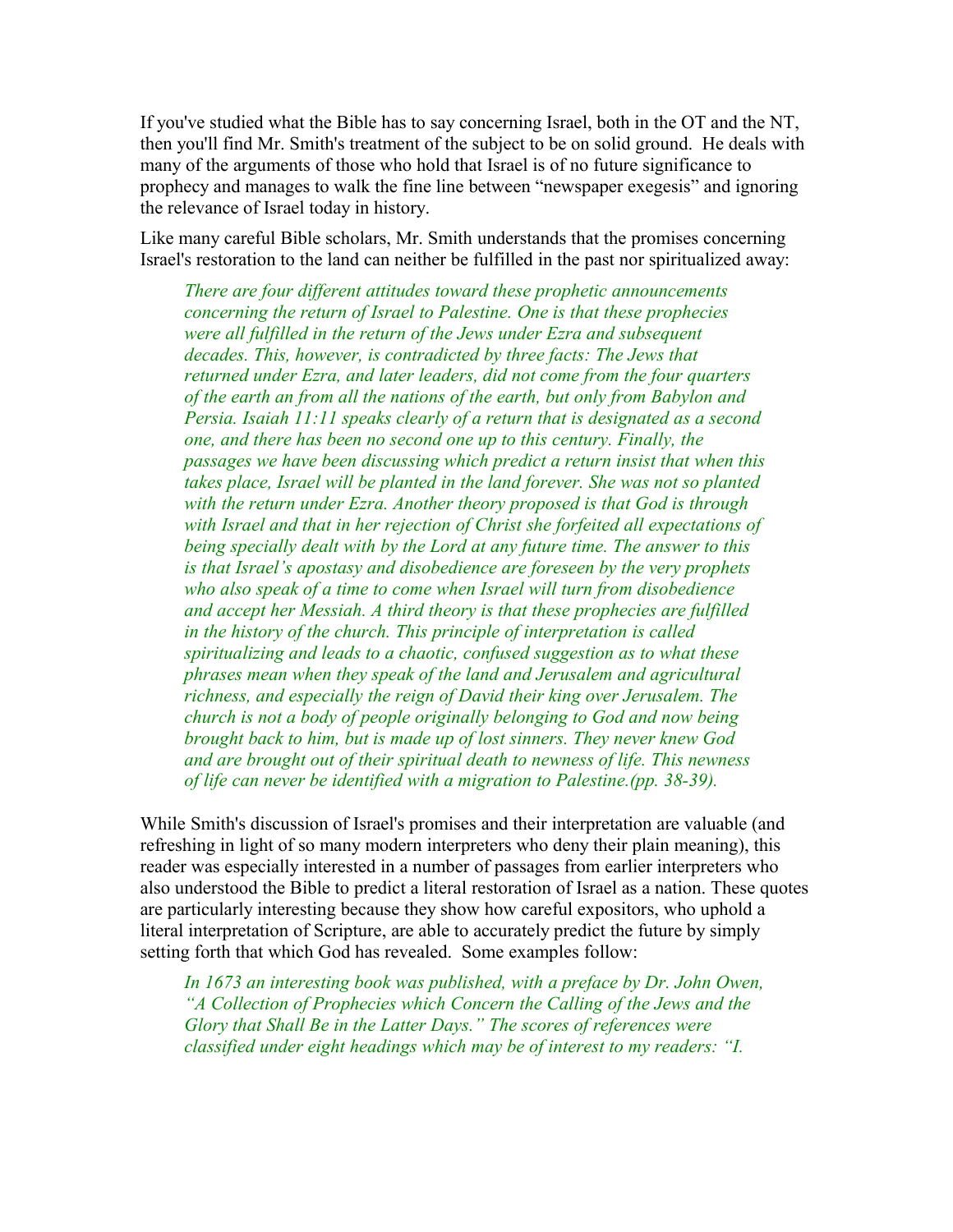*The Jews shall be gathered from all parts of the earth where they now are scattered, and brought home into their own land. II. They shall be carried by the Gentiles to their place; who shall join themselves with the Jews, and become the Lord's people. III. Great miracles shall be wrought when Israel is restored, as formerly when they were brought out of Egypt--viz.: 1. Drying up the river Euphrates. 2. Causing rivers to flow in desert places. 3. Giving them prophets. 4. The Lord Christ himself shall appear at the head of them. IV. The Jews, being restored, and converted to the faith of Christ, shall be formed into a State, and have Judges and Counsellors over them as formerly: the Lord Christ himself being their King, who shall them also be acknowledged King over all the earth. V. They shall have the victory over all their enemies, and all kings and nations of the earth shall submit unto them. VI. The Jews, restored, shall live peaceably, without being divided into two nations, or contending with one another any more. VII. The land of Judea shall be made eminently fruitful, like a Paradise, or the Garden of God. VIII. Jerusalem shall be rebuilt, and after the full restoration of the Jews shall never be destroyed, nor infested with enemies any more." All of this material was quoted by the famous Dr. Philip Doddridge in a work now seldom seen [Philip Doddridge: "Works," Leeds, 1802, Vol. V.] (pp. 47-49).*

*The first of [Increase Mather's] many works on prophecy was published in London in 1669, entitled "The Mystery of Israel's Salvation Explained and Applied--a discourse concerning the general conversion of the Israelitish nation." . . . Concerning the matter of their return to the land, Mather is clear: "Some have believed and asserted a general conversion of the Jews, yet have doubted whether they should ever again possess the land of their fathers. But the Scripture is very clear and full in this, that you see not how it can justly be denied or questioned." . . . Even the great period of Israel's tribulation was not hidden from Mather's mind. Later in the book he amplifies this truth: "A little before the conversion of the Jews, there will be the most terrible doings in the world that ever were heard of in respect of wars and commotions, the waves of the sea roaring, confused noise, and garments rolled in blood, blood and fire, and vapor of smoke; but after the kindome [sic.] shall be restored unto Israel, then shall be glorious days of peace and tranquility." (pp. 49-50).*

Such quotations are golden nuggets, some of which have been lost (or scrubbed) from modern access by those who deny the Biblical significance of modern Israel. Yet previous careful students of the Word saw the things we seen in retrospect, yet in advance of their day—how encouraging for the faith of us who yearn to see other promises of God continue to move forward on the stage of history!

Along the way, Smith mentions another interesting "nugget" from Govett's commentary concerning how the two witnesses of Revelation 11 could possibly be viewed by the entire world in only 3 and  $\frac{1}{2}$  days—given that modern technology was yet unknown even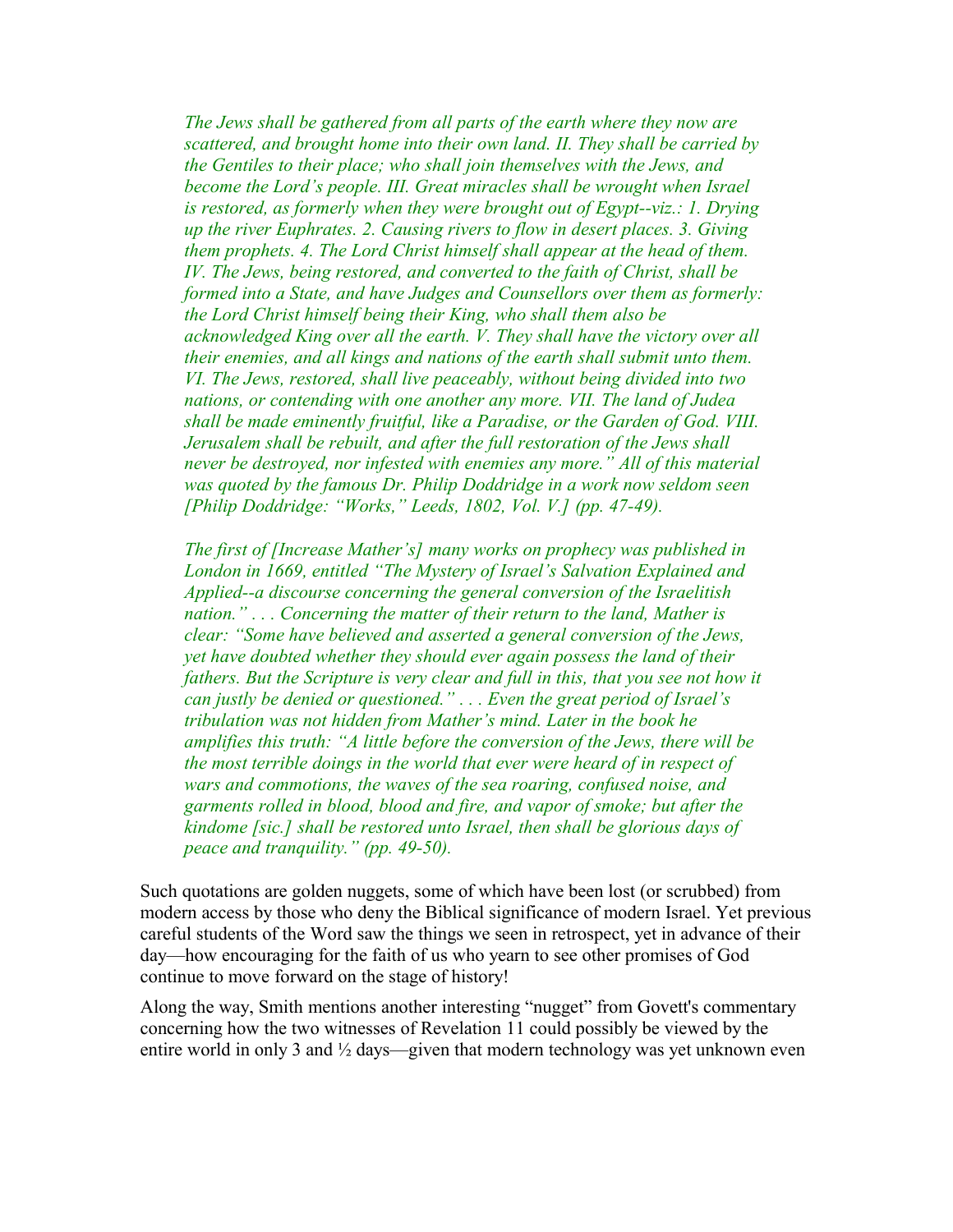## in Govett's time:

*The outstanding New Testament scholar, Robert Govett, wrote of this passage more than one hundred years ago (1864): "The word translated 'look upon,' 'blepo,' denotes not merely the nations seeing them, but their directing their eyes to this great sight and gazing upon them . . . 'But how,' it is asked, 'is it conceivable that men all over the earth should be rejoicing at the news when only three days and a half intervene between their death and resurrection?' . . . Is it not perfectly conceivable if the electric telegraph shall than have extended itself at the rate it has done of late years?" [Robert Govett,* The Apocalypse Expounded by Scripture, *London, 1929, pp. 246- 247] (p. 112).*

I don't know about you, but I find it completely thrilling when an earlier expositor is faced with a clear passage in the Scriptures which, on the face of knowledge *available at that time*, seems "impossible." Yet, when our faith stands firm in God's inerrant Word and we go out on a limb and agree with what the passage says at face value—we can expect to be vindicated just like these earlier expositors! May we have the faith and clarity to stand as firmly as they did!

Much of what Smith has to say relates to the restoration of Israel to her land, and especially the restoration of Jerusalem—and how during the "Times of the Gentiles" (Luke 21:24) which we are now in—we can expect Jerusalem to remain a political "hot button" for the Gentile nations. Smith makes several important observations concerning Jerusalem and cites another source showing how the city has undergone so much conflict throughout history.

*The famous historial Milman has aptly said: "Jerusalem might almost seem to be a place under a peculiar curse; it has probably witnessed a greater portion of human misery than any other spot under the sun." The most satisfying list I have seen of battles waged in and around this city is in a book by Jacob Gartenhaus, "The Rebirth of a Nation," who has kindly granted me permission to reprint it here: B.C.: 1. By David about 1000; 2. Plunder of the Temple and city by Shoshenk I of Egypt about 930 (1K. 14:25, 2Chr. 12:2); 3. Partial overthrow by Jehoash of Israel about 790 (2K. 14:13); 4. Attack by Aram and N. Israel about 734; 5. Siege by Sennacherib, 701; 6. Surrender to Nebuchadnezzar, 597; 7. His siege and destruction, 587-6; 8. Sack by the Persians, 450; 9. Destruction by Ptolemy Sotar, 320; 10. Siege of Akra by Antiochus Epiphanes, 198; 11. Capture by Jason, 170; 12. Destruction by Antiochus Epiphanes, 168; 13. D Siege of Akra and the Temple, 163-2; 14. Siege of Akra, 146; 15. Siege and levelling of walls by Antiochus VII, 134; 16. Unsuccessful siege by the Nabateans, 65; 17. Siege, capture, and destruction by Pompey, 63; 18. Sack of Temple by Crassus, 54; 19. Capture by Parthians, 40; 20. Siege and partial destruction of Heron and Sosius, 37. A.D.: 1. Insurrection and some ruin on the visit of Florus, 65; 2. Unsuccessful siege by Cestus Callus, 66; 3. The great siege and destructions*